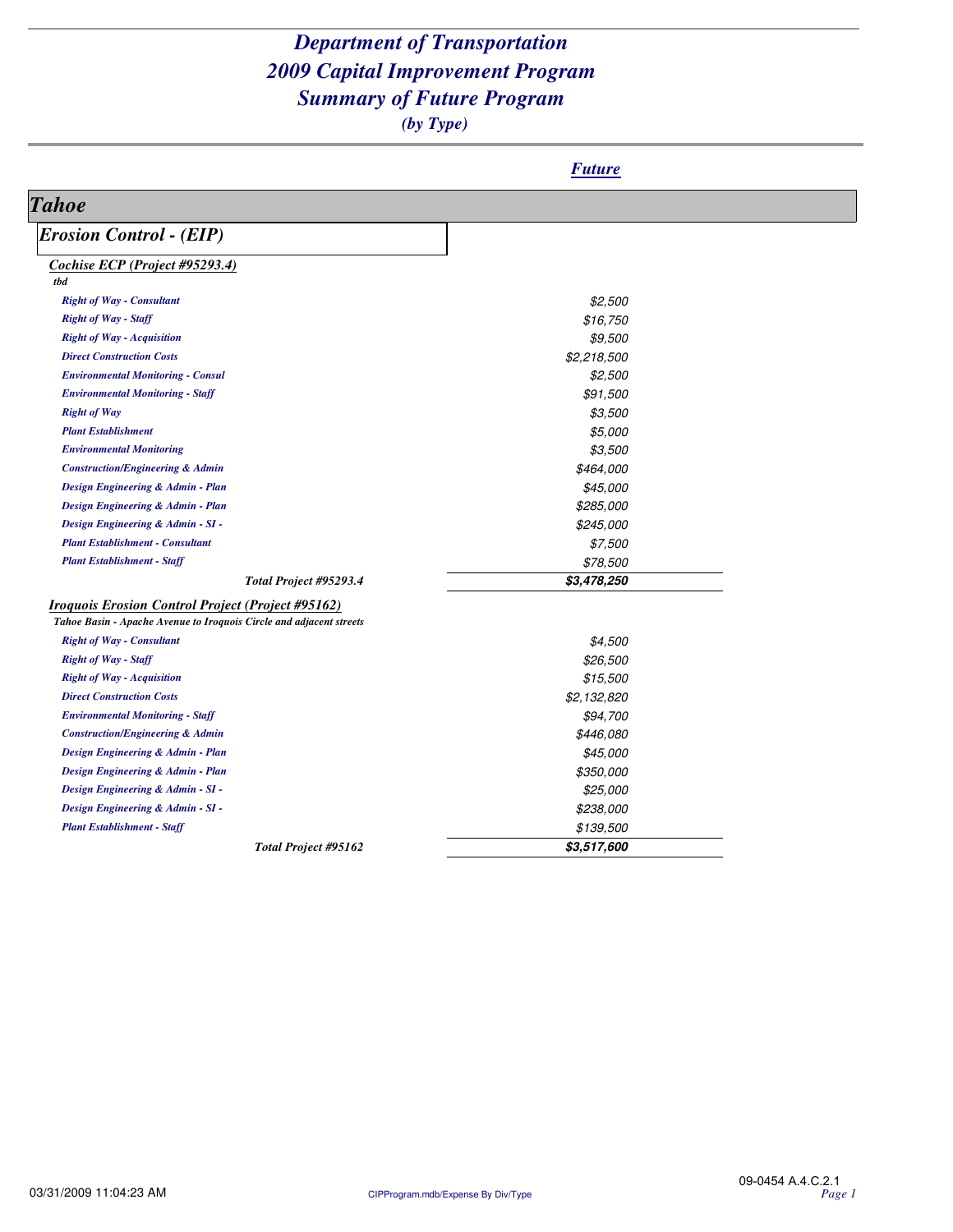|                                                                                   | <b>Future</b> |
|-----------------------------------------------------------------------------------|---------------|
| Meyers 2 ECP (Project #95191.2)                                                   |               |
| thd                                                                               |               |
| <b>Right of Way - Consultant</b>                                                  | \$7,500       |
| <b>Right of Way - Staff</b>                                                       | \$21,500      |
| <b>Right of Way - Acquisition</b>                                                 | \$16,500      |
| <b>Direct Construction Costs</b>                                                  | \$2,822,850   |
| <b>Environmental Monitoring - Consul</b>                                          | \$2,500       |
| <b>Environmental Monitoring - Staff</b>                                           | \$111,250     |
| <b>Right of Way</b>                                                               | \$3,500       |
| <b>Plant Establishment</b>                                                        | \$5,000       |
| <b>Environmental Monitoring</b>                                                   | \$3,500       |
| <b>Construction/Engineering &amp; Admin</b>                                       | \$394,000     |
| <b>Construction/Engineering &amp; Admin</b>                                       | \$196,400     |
| Design Engineering & Admin - Plan                                                 | \$45,000      |
| Design Engineering & Admin - Plan                                                 | \$470,000     |
| Design Engineering & Admin - SI -                                                 | \$25,000      |
| Design Engineering & Admin - SI -                                                 | \$315,000     |
| <b>Plant Establishment - Consultant</b>                                           | \$10,000      |
| <b>Plant Establishment - Staff</b>                                                | \$169,500     |
| Total Project #95191.2                                                            | \$4,619,000   |
| <b>Meyers Erosion Control Project (Project #95179)</b>                            |               |
| In Tahoe Paradise, west of US 50 from Country Club Drive to intersection of US 89 |               |
| <b>Direct Construction Costs</b>                                                  | \$3,626,000   |
| <b>Environmental Monitoring - Consul</b>                                          | \$1,000       |
| <b>Environmental Monitoring - Staff</b>                                           | \$53,400      |
| <b>Construction/Engineering &amp; Admin</b>                                       | \$416,200     |
| <b>Plant Establishment</b>                                                        | \$6,500       |
| <b>Environmental Monitoring</b>                                                   | \$1,500       |
| <b>Construction/Engineering &amp; Admin</b>                                       | \$200,000     |
| Design Engineering & Admin - Plan                                                 | \$65,000      |
| Design Engineering & Admin - Plan                                                 | \$100,000     |
| Design Engineering & Admin - Plan                                                 | \$328,000     |
| Design Engineering & Admin - SI -                                                 | \$35,000      |
| Design Engineering & Admin - SI -                                                 | \$336,000     |
| <b>Plant Establishment - Consultant</b>                                           | \$10,000      |
| <b>Plant Establishment - Staff</b>                                                | \$76,800      |
| Total Project #95179                                                              | \$5,255,400   |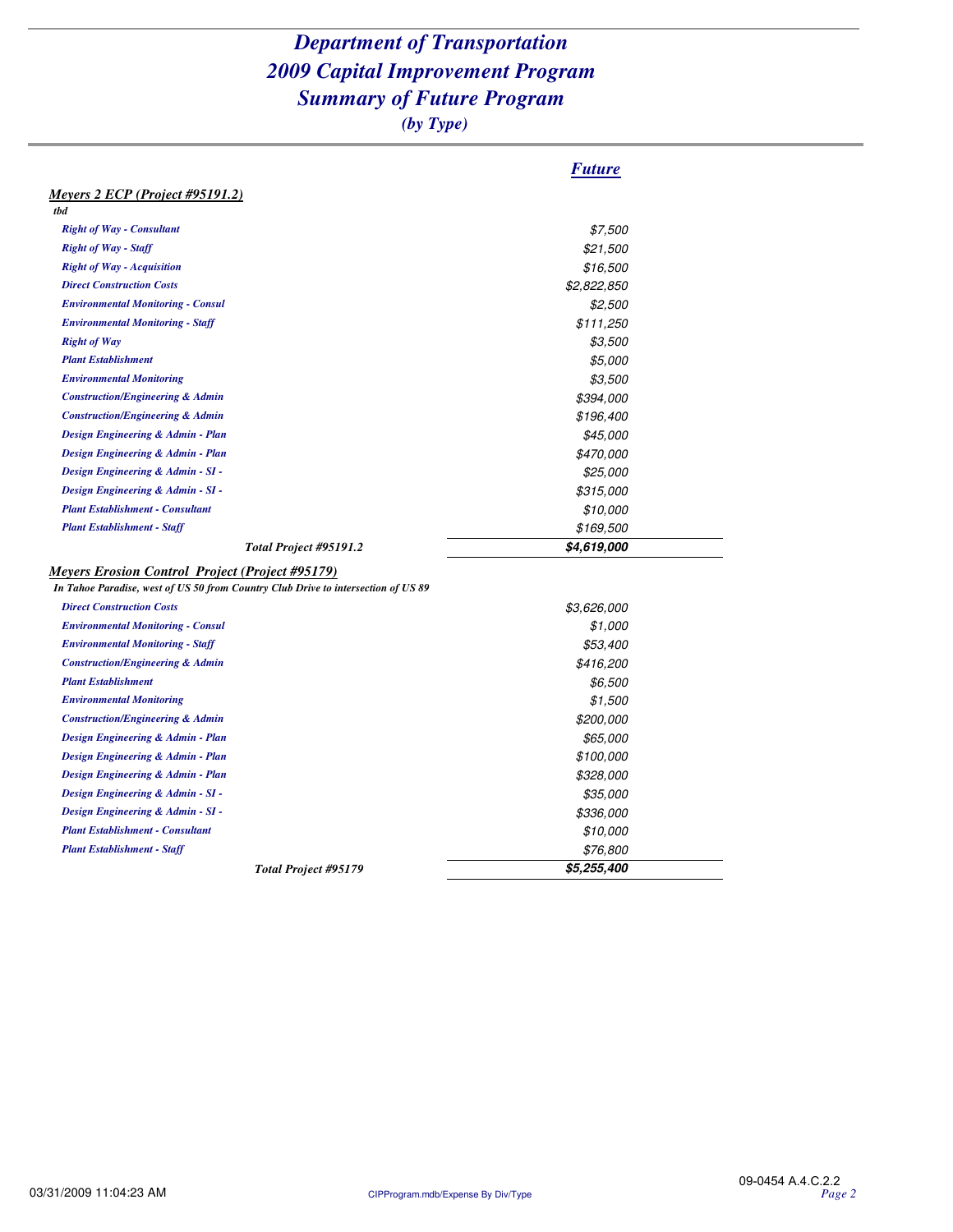*(by Type)*

#### *Future*

|  |  | Oflyng Erosion Control Project (Project #95177) |
|--|--|-------------------------------------------------|
|--|--|-------------------------------------------------|

| <b>Right of Way - Consultant</b><br>\$3,500<br><b>Right of Way - Staff</b><br>\$21,250<br><b>Right of Way - Acquisition</b><br>\$16,500<br><b>Direct Construction Costs</b><br>\$2,509,200<br><b>Environmental Monitoring - Consul</b><br>\$2,500<br><b>Environmental Monitoring - Staff</b><br>\$57,000<br><b>Right of Way</b><br>\$3,500<br><b>Plant Establishment</b><br>\$5,000<br><b>Environmental Monitoring</b><br>\$3,500<br><b>Construction/Engineering &amp; Admin</b><br>\$324,800<br><b>Construction/Engineering &amp; Admin</b><br>\$200,000<br>Design Engineering & Admin - Plan<br>\$55,000<br>Design Engineering & Admin - Plan<br>\$415,000<br>Design Engineering & Admin - SI -<br>\$224,250<br><b>Plant Establishment - Consultant</b><br>\$10,000<br><b>Plant Establishment - Staff</b><br>\$149,000<br>\$4,000,000<br>Total Project #95177<br>tbd<br><b>Right of Way - Consultant</b><br><i><b>\$3,500</b></i><br>\$21,500<br><b>Right of Way - Staff</b><br>\$14,500<br><b>Right of Way - Acquisition</b><br>\$2,640,000<br><b>Direct Construction Costs</b><br><b>Environmental Monitoring - Consul</b><br>\$2,500<br><b>Environmental Monitoring - Staff</b><br>\$57,500<br><b>Right of Way</b><br>\$3,500<br><b>Construction/Engineering &amp; Admin</b><br>\$351,000<br><b>Plant Establishment</b><br>\$5,000<br><b>Environmental Monitoring</b><br>\$1,500<br><b>Construction/Engineering &amp; Admin</b><br>\$200,000<br>Design Engineering & Admin - Plan<br>\$65,000<br>Design Engineering & Admin - Plan<br>\$372,000<br>Design Engineering & Admin - SI -<br>\$294,000<br><b>Plant Establishment - Consultant</b><br>\$12,000<br><b>Plant Establishment - Staff</b><br>\$67,500 | Tahoe Basin - Pioneer Trail between Elks Club Drive and Southern Pines Drive west to just before Skyline Drive; includes Oflyn |  |
|-----------------------------------------------------------------------------------------------------------------------------------------------------------------------------------------------------------------------------------------------------------------------------------------------------------------------------------------------------------------------------------------------------------------------------------------------------------------------------------------------------------------------------------------------------------------------------------------------------------------------------------------------------------------------------------------------------------------------------------------------------------------------------------------------------------------------------------------------------------------------------------------------------------------------------------------------------------------------------------------------------------------------------------------------------------------------------------------------------------------------------------------------------------------------------------------------------------------------------------------------------------------------------------------------------------------------------------------------------------------------------------------------------------------------------------------------------------------------------------------------------------------------------------------------------------------------------------------------------------------------------------------------------------------------------------------------------------------|--------------------------------------------------------------------------------------------------------------------------------|--|
|                                                                                                                                                                                                                                                                                                                                                                                                                                                                                                                                                                                                                                                                                                                                                                                                                                                                                                                                                                                                                                                                                                                                                                                                                                                                                                                                                                                                                                                                                                                                                                                                                                                                                                                 |                                                                                                                                |  |
|                                                                                                                                                                                                                                                                                                                                                                                                                                                                                                                                                                                                                                                                                                                                                                                                                                                                                                                                                                                                                                                                                                                                                                                                                                                                                                                                                                                                                                                                                                                                                                                                                                                                                                                 |                                                                                                                                |  |
|                                                                                                                                                                                                                                                                                                                                                                                                                                                                                                                                                                                                                                                                                                                                                                                                                                                                                                                                                                                                                                                                                                                                                                                                                                                                                                                                                                                                                                                                                                                                                                                                                                                                                                                 |                                                                                                                                |  |
|                                                                                                                                                                                                                                                                                                                                                                                                                                                                                                                                                                                                                                                                                                                                                                                                                                                                                                                                                                                                                                                                                                                                                                                                                                                                                                                                                                                                                                                                                                                                                                                                                                                                                                                 |                                                                                                                                |  |
|                                                                                                                                                                                                                                                                                                                                                                                                                                                                                                                                                                                                                                                                                                                                                                                                                                                                                                                                                                                                                                                                                                                                                                                                                                                                                                                                                                                                                                                                                                                                                                                                                                                                                                                 |                                                                                                                                |  |
|                                                                                                                                                                                                                                                                                                                                                                                                                                                                                                                                                                                                                                                                                                                                                                                                                                                                                                                                                                                                                                                                                                                                                                                                                                                                                                                                                                                                                                                                                                                                                                                                                                                                                                                 |                                                                                                                                |  |
|                                                                                                                                                                                                                                                                                                                                                                                                                                                                                                                                                                                                                                                                                                                                                                                                                                                                                                                                                                                                                                                                                                                                                                                                                                                                                                                                                                                                                                                                                                                                                                                                                                                                                                                 |                                                                                                                                |  |
|                                                                                                                                                                                                                                                                                                                                                                                                                                                                                                                                                                                                                                                                                                                                                                                                                                                                                                                                                                                                                                                                                                                                                                                                                                                                                                                                                                                                                                                                                                                                                                                                                                                                                                                 |                                                                                                                                |  |
|                                                                                                                                                                                                                                                                                                                                                                                                                                                                                                                                                                                                                                                                                                                                                                                                                                                                                                                                                                                                                                                                                                                                                                                                                                                                                                                                                                                                                                                                                                                                                                                                                                                                                                                 |                                                                                                                                |  |
|                                                                                                                                                                                                                                                                                                                                                                                                                                                                                                                                                                                                                                                                                                                                                                                                                                                                                                                                                                                                                                                                                                                                                                                                                                                                                                                                                                                                                                                                                                                                                                                                                                                                                                                 |                                                                                                                                |  |
|                                                                                                                                                                                                                                                                                                                                                                                                                                                                                                                                                                                                                                                                                                                                                                                                                                                                                                                                                                                                                                                                                                                                                                                                                                                                                                                                                                                                                                                                                                                                                                                                                                                                                                                 |                                                                                                                                |  |
| Osage ECP (Project #95189.3)                                                                                                                                                                                                                                                                                                                                                                                                                                                                                                                                                                                                                                                                                                                                                                                                                                                                                                                                                                                                                                                                                                                                                                                                                                                                                                                                                                                                                                                                                                                                                                                                                                                                                    |                                                                                                                                |  |
|                                                                                                                                                                                                                                                                                                                                                                                                                                                                                                                                                                                                                                                                                                                                                                                                                                                                                                                                                                                                                                                                                                                                                                                                                                                                                                                                                                                                                                                                                                                                                                                                                                                                                                                 |                                                                                                                                |  |
|                                                                                                                                                                                                                                                                                                                                                                                                                                                                                                                                                                                                                                                                                                                                                                                                                                                                                                                                                                                                                                                                                                                                                                                                                                                                                                                                                                                                                                                                                                                                                                                                                                                                                                                 |                                                                                                                                |  |
|                                                                                                                                                                                                                                                                                                                                                                                                                                                                                                                                                                                                                                                                                                                                                                                                                                                                                                                                                                                                                                                                                                                                                                                                                                                                                                                                                                                                                                                                                                                                                                                                                                                                                                                 |                                                                                                                                |  |
|                                                                                                                                                                                                                                                                                                                                                                                                                                                                                                                                                                                                                                                                                                                                                                                                                                                                                                                                                                                                                                                                                                                                                                                                                                                                                                                                                                                                                                                                                                                                                                                                                                                                                                                 |                                                                                                                                |  |
|                                                                                                                                                                                                                                                                                                                                                                                                                                                                                                                                                                                                                                                                                                                                                                                                                                                                                                                                                                                                                                                                                                                                                                                                                                                                                                                                                                                                                                                                                                                                                                                                                                                                                                                 |                                                                                                                                |  |
|                                                                                                                                                                                                                                                                                                                                                                                                                                                                                                                                                                                                                                                                                                                                                                                                                                                                                                                                                                                                                                                                                                                                                                                                                                                                                                                                                                                                                                                                                                                                                                                                                                                                                                                 |                                                                                                                                |  |
|                                                                                                                                                                                                                                                                                                                                                                                                                                                                                                                                                                                                                                                                                                                                                                                                                                                                                                                                                                                                                                                                                                                                                                                                                                                                                                                                                                                                                                                                                                                                                                                                                                                                                                                 |                                                                                                                                |  |
|                                                                                                                                                                                                                                                                                                                                                                                                                                                                                                                                                                                                                                                                                                                                                                                                                                                                                                                                                                                                                                                                                                                                                                                                                                                                                                                                                                                                                                                                                                                                                                                                                                                                                                                 |                                                                                                                                |  |
|                                                                                                                                                                                                                                                                                                                                                                                                                                                                                                                                                                                                                                                                                                                                                                                                                                                                                                                                                                                                                                                                                                                                                                                                                                                                                                                                                                                                                                                                                                                                                                                                                                                                                                                 |                                                                                                                                |  |
|                                                                                                                                                                                                                                                                                                                                                                                                                                                                                                                                                                                                                                                                                                                                                                                                                                                                                                                                                                                                                                                                                                                                                                                                                                                                                                                                                                                                                                                                                                                                                                                                                                                                                                                 |                                                                                                                                |  |
|                                                                                                                                                                                                                                                                                                                                                                                                                                                                                                                                                                                                                                                                                                                                                                                                                                                                                                                                                                                                                                                                                                                                                                                                                                                                                                                                                                                                                                                                                                                                                                                                                                                                                                                 |                                                                                                                                |  |
|                                                                                                                                                                                                                                                                                                                                                                                                                                                                                                                                                                                                                                                                                                                                                                                                                                                                                                                                                                                                                                                                                                                                                                                                                                                                                                                                                                                                                                                                                                                                                                                                                                                                                                                 |                                                                                                                                |  |
|                                                                                                                                                                                                                                                                                                                                                                                                                                                                                                                                                                                                                                                                                                                                                                                                                                                                                                                                                                                                                                                                                                                                                                                                                                                                                                                                                                                                                                                                                                                                                                                                                                                                                                                 |                                                                                                                                |  |
|                                                                                                                                                                                                                                                                                                                                                                                                                                                                                                                                                                                                                                                                                                                                                                                                                                                                                                                                                                                                                                                                                                                                                                                                                                                                                                                                                                                                                                                                                                                                                                                                                                                                                                                 |                                                                                                                                |  |
|                                                                                                                                                                                                                                                                                                                                                                                                                                                                                                                                                                                                                                                                                                                                                                                                                                                                                                                                                                                                                                                                                                                                                                                                                                                                                                                                                                                                                                                                                                                                                                                                                                                                                                                 |                                                                                                                                |  |
|                                                                                                                                                                                                                                                                                                                                                                                                                                                                                                                                                                                                                                                                                                                                                                                                                                                                                                                                                                                                                                                                                                                                                                                                                                                                                                                                                                                                                                                                                                                                                                                                                                                                                                                 |                                                                                                                                |  |
|                                                                                                                                                                                                                                                                                                                                                                                                                                                                                                                                                                                                                                                                                                                                                                                                                                                                                                                                                                                                                                                                                                                                                                                                                                                                                                                                                                                                                                                                                                                                                                                                                                                                                                                 |                                                                                                                                |  |
|                                                                                                                                                                                                                                                                                                                                                                                                                                                                                                                                                                                                                                                                                                                                                                                                                                                                                                                                                                                                                                                                                                                                                                                                                                                                                                                                                                                                                                                                                                                                                                                                                                                                                                                 |                                                                                                                                |  |
|                                                                                                                                                                                                                                                                                                                                                                                                                                                                                                                                                                                                                                                                                                                                                                                                                                                                                                                                                                                                                                                                                                                                                                                                                                                                                                                                                                                                                                                                                                                                                                                                                                                                                                                 |                                                                                                                                |  |
|                                                                                                                                                                                                                                                                                                                                                                                                                                                                                                                                                                                                                                                                                                                                                                                                                                                                                                                                                                                                                                                                                                                                                                                                                                                                                                                                                                                                                                                                                                                                                                                                                                                                                                                 |                                                                                                                                |  |
|                                                                                                                                                                                                                                                                                                                                                                                                                                                                                                                                                                                                                                                                                                                                                                                                                                                                                                                                                                                                                                                                                                                                                                                                                                                                                                                                                                                                                                                                                                                                                                                                                                                                                                                 |                                                                                                                                |  |
|                                                                                                                                                                                                                                                                                                                                                                                                                                                                                                                                                                                                                                                                                                                                                                                                                                                                                                                                                                                                                                                                                                                                                                                                                                                                                                                                                                                                                                                                                                                                                                                                                                                                                                                 |                                                                                                                                |  |
|                                                                                                                                                                                                                                                                                                                                                                                                                                                                                                                                                                                                                                                                                                                                                                                                                                                                                                                                                                                                                                                                                                                                                                                                                                                                                                                                                                                                                                                                                                                                                                                                                                                                                                                 |                                                                                                                                |  |
| Total Project #95189.3<br>\$4,111,000                                                                                                                                                                                                                                                                                                                                                                                                                                                                                                                                                                                                                                                                                                                                                                                                                                                                                                                                                                                                                                                                                                                                                                                                                                                                                                                                                                                                                                                                                                                                                                                                                                                                           |                                                                                                                                |  |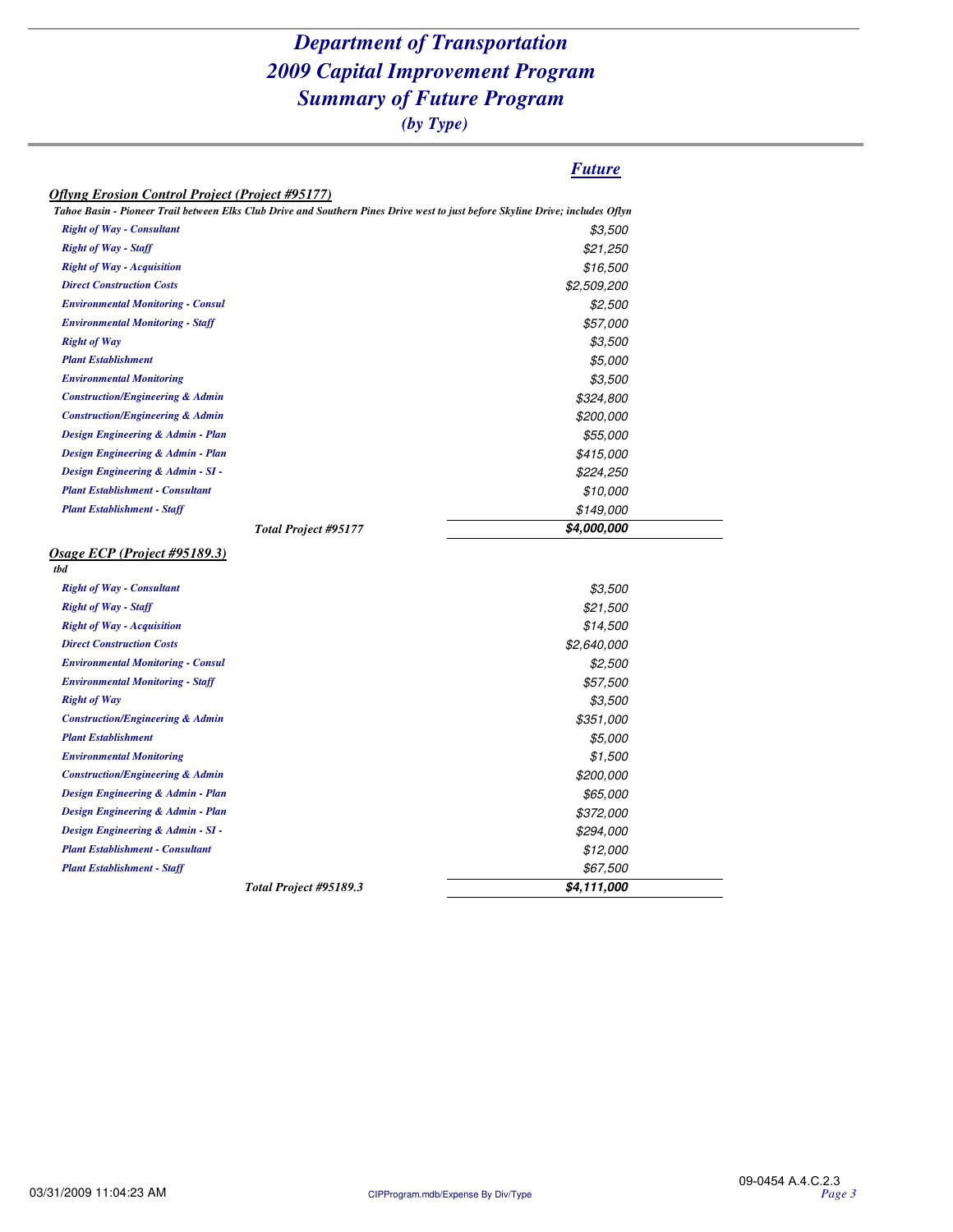|                                                                                                                                                          | <b>Future</b>        |
|----------------------------------------------------------------------------------------------------------------------------------------------------------|----------------------|
| <b>South Upper Truckee 2 ECP (Project #95709.2)</b>                                                                                                      |                      |
| tbd                                                                                                                                                      |                      |
| <b>Right of Way - Consultant</b>                                                                                                                         | \$5,000              |
| <b>Right of Way - Staff</b>                                                                                                                              | \$32,600             |
| <b>Right of Way - Acquisition</b>                                                                                                                        | \$32,400             |
| <b>Direct Construction Costs</b>                                                                                                                         | \$3,450,000          |
| <b>Environmental Monitoring - Consul</b>                                                                                                                 | \$3,500              |
| <b>Environmental Monitoring - Staff</b>                                                                                                                  | \$88,000             |
| <b>Right of Way</b>                                                                                                                                      | \$5,000              |
| <b>Plant Establishment</b>                                                                                                                               | \$12,500             |
| <b>Environmental Monitoring</b>                                                                                                                          | \$2,500              |
| <b>Construction/Engineering &amp; Admin</b>                                                                                                              | \$421,600            |
| <b>Construction/Engineering &amp; Admin</b>                                                                                                              | \$300,000            |
| Design Engineering & Admin - Plan                                                                                                                        | \$115,000            |
| Design Engineering & Admin - Plan                                                                                                                        | \$465,000            |
| Design Engineering & Admin - SI -                                                                                                                        | \$65,000             |
| Design Engineering & Admin - SI -                                                                                                                        | \$325,000            |
| <b>Plant Establishment - Consultant</b>                                                                                                                  | \$25,000             |
| <b>Plant Establishment - Staff</b>                                                                                                                       | \$125,400            |
| Total Project #95709.2                                                                                                                                   | \$5,473,500          |
|                                                                                                                                                          |                      |
|                                                                                                                                                          | \$30,454,750         |
| <b>Total Erosion Control - (EIP)</b>                                                                                                                     |                      |
|                                                                                                                                                          |                      |
| San Bernadino St                                                                                                                                         |                      |
| <b>Right of Way - Consultant</b>                                                                                                                         | \$3,500              |
| <b>Right of Way - Staff</b>                                                                                                                              |                      |
| <b>Right of Way - Acquisition</b>                                                                                                                        | \$31,500             |
| <b>Direct Construction Costs</b>                                                                                                                         | \$24,500             |
| <b>Environmental Monitoring - Staff</b>                                                                                                                  | \$1,530,000          |
| <b>Right of Way</b>                                                                                                                                      | \$75,000<br>\$3,500  |
| <b>Plant Establishment</b>                                                                                                                               | \$5,000              |
| <b>Construction/Engineering &amp; Admin</b>                                                                                                              |                      |
| Design Engineering & Admin - Plan                                                                                                                        | \$320,000            |
| Design Engineering & Admin - Plan                                                                                                                        | \$75,000             |
| Design Engineering & Admin - SI -                                                                                                                        | \$512,000            |
| Design Engineering & Admin - SI -                                                                                                                        | \$100,000            |
| <b>Plant Establishment - Consultant</b>                                                                                                                  | \$225,000<br>\$7,500 |
| <b>Pedestrian Way and Bike Path</b><br>Class 1 Bike Path: East San Bernadino - West San Bernadino (Project #951SB)<br><b>Plant Establishment - Staff</b> | \$87,500             |